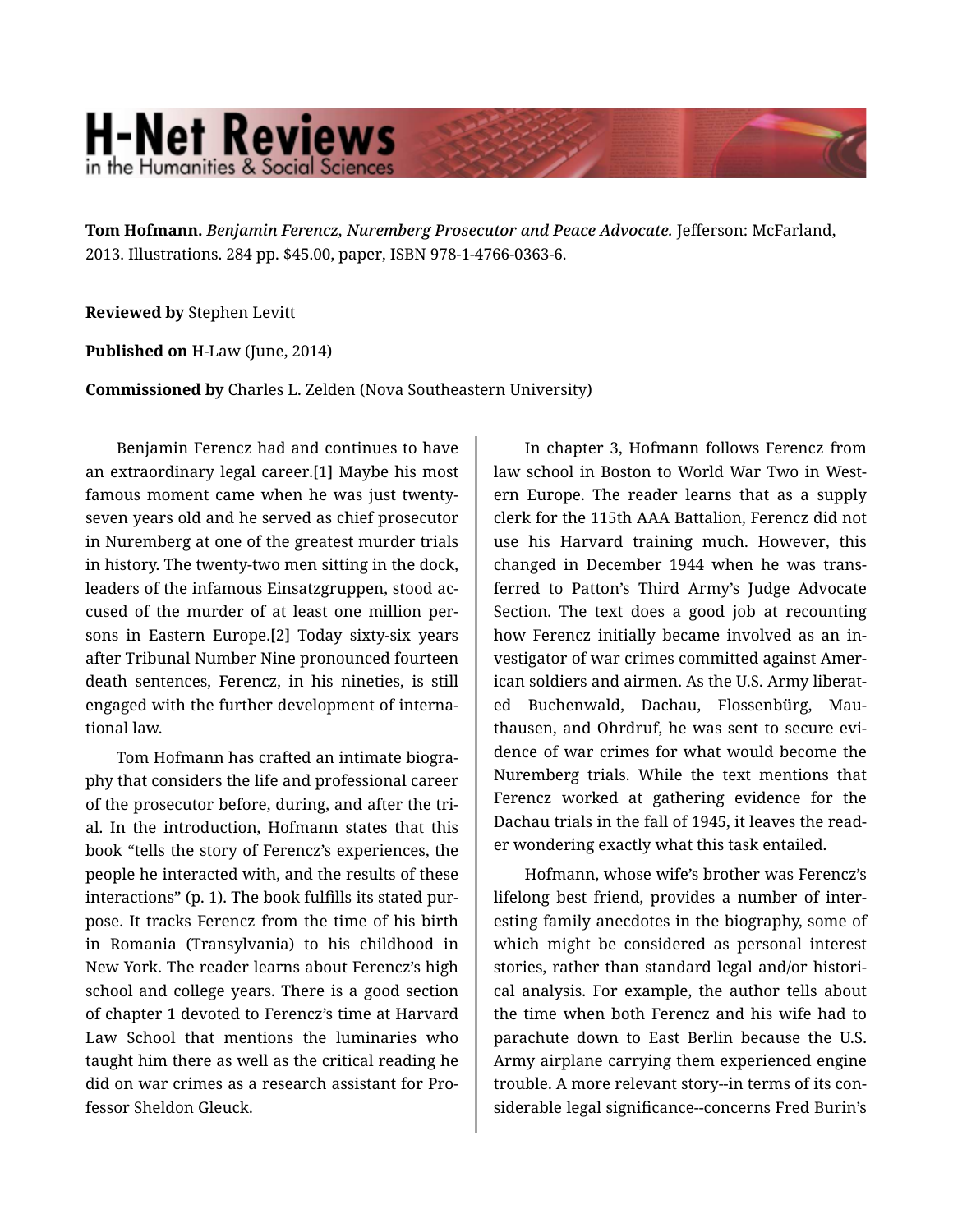discovery at the Berlin Documentation Center in Dahlem of the daily reports of the activities of the Einsatzgruppen. These signed reports provided ir‐ refutable proof concerning how many persons each unit murdered and who commanded the troops carrying out the genocidal orders. When Ferencz brought this critical evidence to the attention of Telford Taylor, Hofmann notes, General Taylor made the decision to hold one additional war crimes trial dedicated exclusively to punish‐ ing the commanders of these murder brigades.

In chapter 8, the book does a good job at in‐ troducing the general reader to the Einsatzgrup‐ pen trial and Ferencz's role as chief prosecutor. It mentions the critical role that the documents from the Berlin Documentation Center played. As well the reader is introduced to Judge Michael Musmanno and his famous Penguin Rule regard‐ ing the admission of evidence. For more detailed information specifically on the trial and its defen‐ dants, one might wish to consult Hilary Earl's very thorough text, *The Nuremberg SS-Einsatzgruppen Trial, 1945-1958: Atrocity, Law and History* (2009).

Hofmann's book, pursuant to its aims, tracks Ferencz's career after the verdict and sentencing. In chapter 9, Hoffman explains how Ferencz man‐ aged and organized the claims of the Jewish com‐ munity in Germany for the restitution of the prop‐ erty confiscated by the Nazi regime. The text re‐ counts that Ferencz served as a legal advisor at the Conference on Jewish Material Claims against Germany. It notes that he was present in Luxem‐ burg, in fact Konrad Adenauer used Ferencz's pen, when the chancellor on behalf of the Federal Re‐ public of Germany signed the treaty in 1952 with Israel providing reparations for victims of the Holocaust.

In part 2 of the text, which is considerably shorter than part 1, Hofmann considers the life of Ferencz after he returned to the United States and started working in private practice. Hofmann tells the reader that "much of his practice revolved

around weak cases that were morally justifiable" (p. 180). The reader might wish to hear more on this topic and how this assertion can be substanti‐ ated through specific examples of cases. It is inter‐ esting to learn that for a number of years Fer‐ encz's law partner was Taylor. Hofmann empha‐ sizes that during Ferencz's time in private prac‐ tice, he continued to work on claims by victims of the Holocaust for reparations. This work culmi‐ nated with Ferencz's critical book published with Harvard University Press on this topic, *Less than Slaves: Jewish Forced Labor and the Quest for Compensation* (1979).[3] Hofmann shows that Fer‐ encz's efforts were not limited to Jewish restitu‐ tion claims. The prosecutor from Nuremberg also successfully represented a claim by Polish Catholic women who had been victims of medical experiments at Ravensbrück.

The final two chapters look at the lawyer in "semi-retirement." It illustrates that Ferencz has been devoting his intellectual skills and energies to public speaking, writing law journal articles and books, and teaching.[4] Hofmann correctly emphasizes Ferencz's tireless advocacy on behalf of the creation of an International Criminal Court. At the Rome Conference in 1998 Ferencz deliv‐ ered an opening address to the delegates coming to draft the treaty. This speech is reproduced in the introduction to the book. In the last few pages, Hofmann considers the lawyer's life today and his work for his PlanetHood Foundation, which pro‐ motes "replacing the law of force with the force of law" (p. 230). A critical Internet site related to Ferencz's current work and the biography by Hof‐ mann is found at http://www.benferencz.org. There one finds information that sometimes cov‐ ers similar ground to the contents of Hofmann's book at the link called "Benny Stories." As well, some of the stories of Ferencz's life are covered in another text that should be mentioned, Heikelina Verrijn Stuart and Marlise Simons's *The Prosecu‐ tor and the Judge: Benjamin Ferencz and Antonio Cassese, Interviews and Writings* (2009).[5]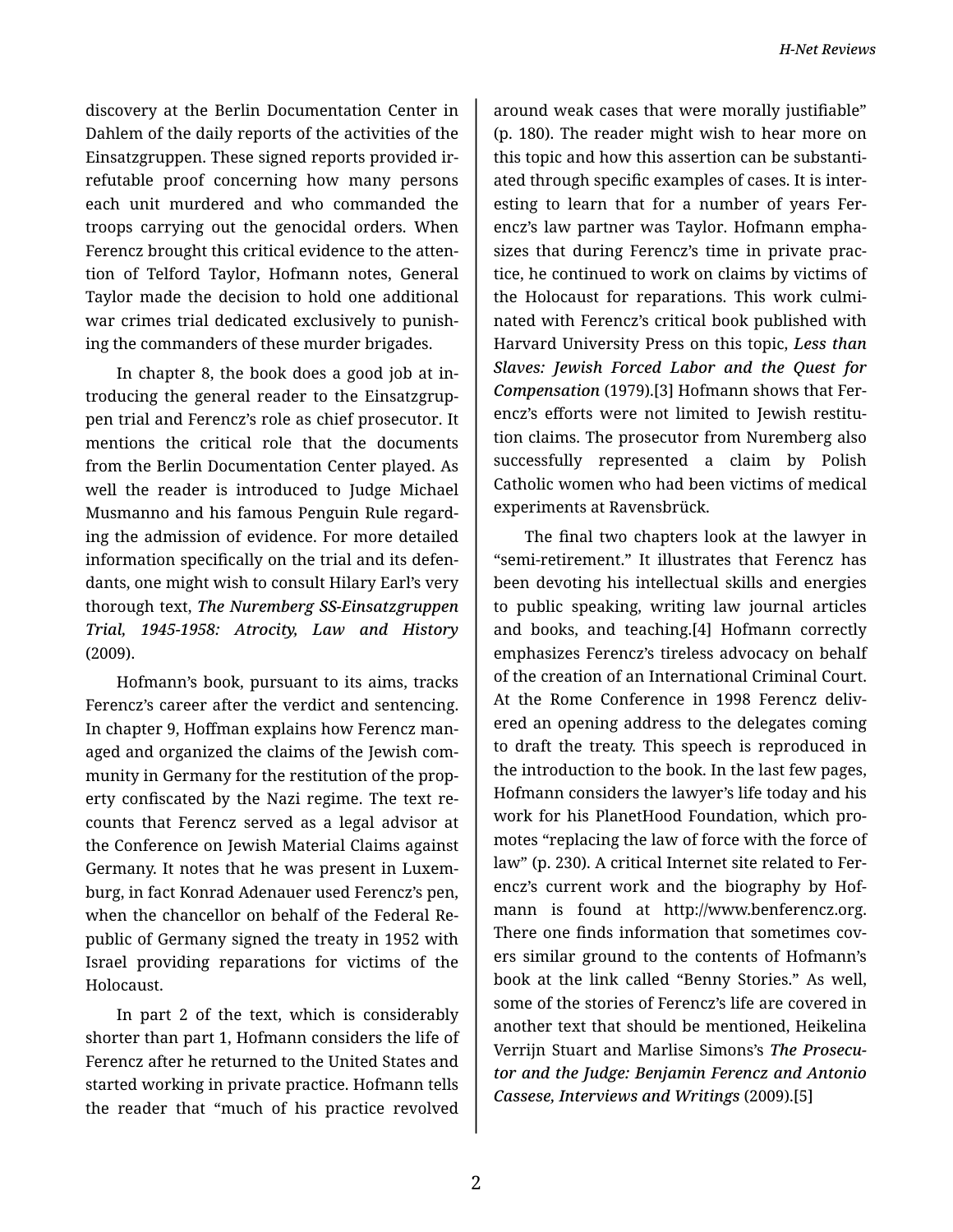There is no question that Hofmann has done considerable research both in terms of personal interviews and archival work. However, the chap‐ ter notes found on pages 258 to 262 are thin and the bibliography confines itself almost exclusively to Ferencz's books and papers. Hofmann often employs a nonstandard format for documenta‐ tion. Nonetheless, there is a fine appendix to the book that lists in considerable detail the archival holdings of the U.S. Holocaust Museum related to Ferencz. This appendix will be very helpful for any researcher who wishes to delve further into Ferencz's life, the Einsatzgruppen trial, or Holo‐ caust-related property, as well as restitution and reparations claims. Hofmann also provides a number of critical speeches made by Ferencz. About forty photographs punctuate the text and a creative use is made of excerpts of letters from Ferencz to his wife.

Hofmann's book certainly is accessible and di‐ rected to the general reader. Any library with crit‐ ical holdings on war crimes or international law should be interested in securing a copy because the book succeeds in connecting the reader with the biography of a critical jurist in relation to the development of international humanitarian law. For scholars who have done research on war crimes, this biography provides a number of anec‐ dotes, contexts, and details one normally does not get from more traditional law journal articles, treatises, or monographs.

## Notes

[1]. The review title comes from page 6 of the book under review. It is quoted directly from the opening statement of Ferencz in the Einsatzgrup‐ pen case. See Benjamin B. Ferencz, "Ferencz Opening Statement at Nuremburg," Trial of the Major War Crlminals, Nuremburg, vol. 4, 1947, 494, http://www.benferencz.org/index.php? id=4&article=96.

[2]. The indictment listed twenty-four defen‐ dants. The defendant Emil Haussmann "commit‐ ted suicide before the arraignment" and the de‐ fendant Erich Naumann was "removed from trial on February 5, 1948, due to medical reasons" (p. 145). At the time of sentencing, there were twen‐ ty-two defendants left in the dock.

[3]. This text, with "a retrospective evalua‐ tion" by Ferencz, was reprinted in 2002 by Indi‐ ana University Press in association with the Unit‐ ed States Holocaust Museum.

[4]. A number of critical books include the fol‐ lowing: Benjamin Ferencz, *Defining International Aggression*, *the Search for World Peace: A Docu‐ mentary History and Analysis* (Dobbs Ferry: Oceana Publications, 1975); Benjamin Ferencz, *An International Criminal Court, a Step toward World Peace*: A Documentary History and Analy‐ sis (Dobbs Ferry: Oceana Publications, 1980); Ben‐ jamin Ferencz, *Enforcing International Law, a Way to World Peace*: *A Documentary History and Analysis* (New York: Oceana Publications, 1983); and Benjamin Ferencz, *A Common Sense Guide to World Peace* (New York: Oceana Publications, 1985).

[5]. Stuart and Simons wrote this book upon the occasion of Ferencz and Cassese winning the Erasmus Peace Prize in 2009. Hofmann's text con‐ tains a discussion of the prize and a photograph of Ferencz with the Dutch Royal family.